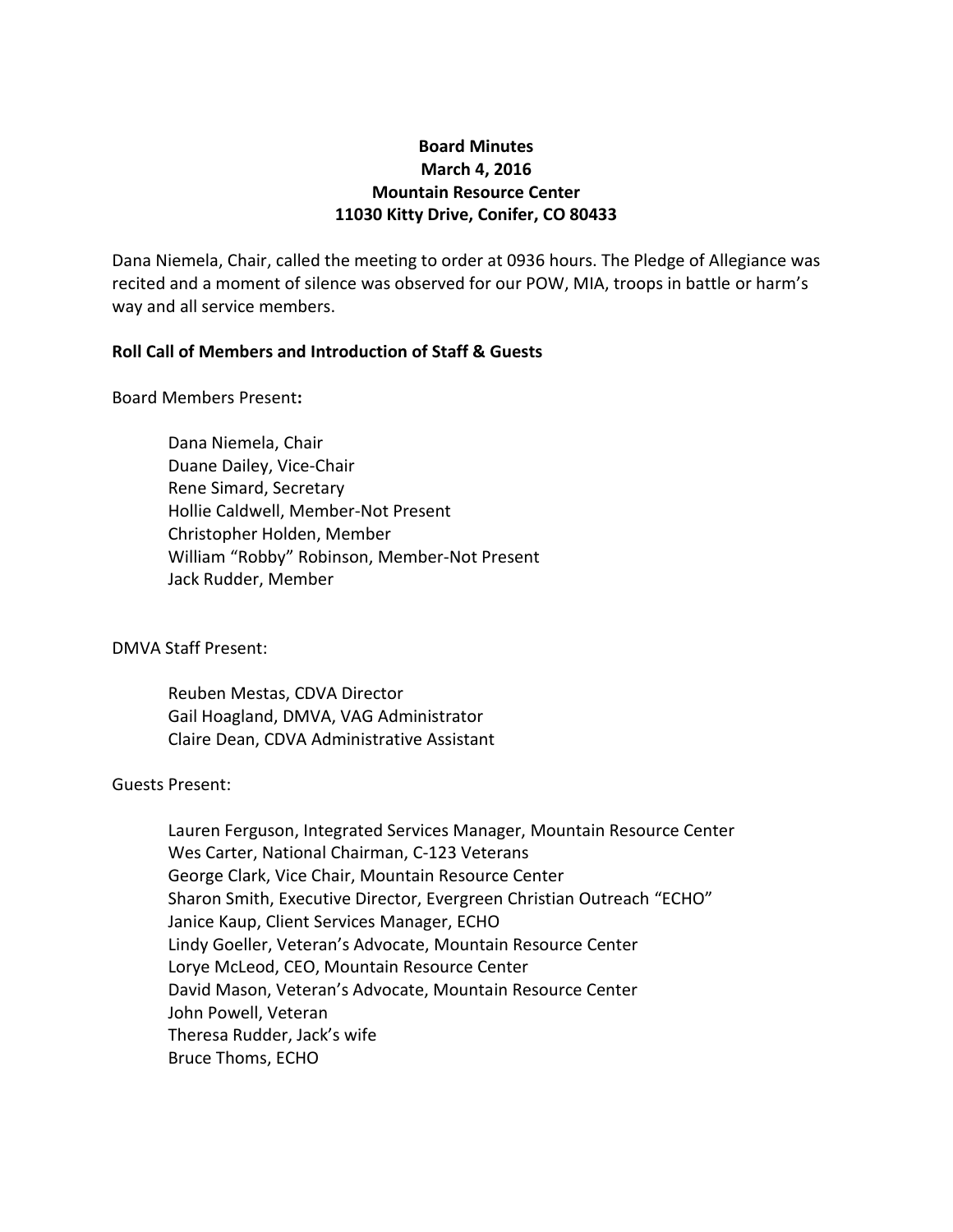#### **Approval of Minutes from February**

Unanimously accepted

Lauren Ferguson: Developed in 1990, Mountain Resource Center began by helping the community become more self-sufficient and offered emergency assistance. Over time, more veterans moved into the area and its purpose shifted to provide aid to a wider list of unique needs. The saturation rate of veterans in Jefferson and Park Counties is well-above the state average. In collaboration with Jefferson Center for Mental Health and ECHO, a series of roundtable discussions were set up for community input. The biggest challenge has been to communicate with isolated veterans, who are further away from resources. Monthly events are held at the Center on Fridays to resolve socialization issues. Other challenges include transportation, employment and emergency assistance. The two part-time Veteran's Advocates have served 70 Veterans so far, most being from the Vietnam era. After meeting with the veteran one on one, a service plan is developed based on their needs. Some of the services they provide include financial coaching to help with budget implementation as well as employment assistance. The Community Veterans Coalition was recognized for starting the Rendezvous Resource Fair and the next Rendezvous Resource Fair, which will team up with the 9News Health Fair, will be held at the Mountain Resource Center in Conifer on May 21. A brief discussion regarding homelessness in communities followed.

Mr. Dailey asked for more information on the Veterans Coalition Group, specifically if the VFW and/or American Legion are involved. The group was formed in order to bring VA Services typically found Denver to the mountain community. Mr. Dailey asked if the two Veteran's Advocates are accredited to process claims. Those veterans who wish to file a claim for benefits are directed to the VA Regional Office in Lakewood. Neighboring Park County is currently without a Service Officer.

Mr. Carter mentioned that Department of Veterans Affairs Secretary Robert McDonald has established EMT house calls to veterans in Arizona and that it might be a possible solution to those veterans who require healthcare in rural communities. Ms. Niemela explained that the Board has very limited influence on the Federal level.

A discussion ensued about the lack of foster care in the Clear Creek area. There is a definite gap between independent living and community living centers. Ms. Niemela stated that the Denver University has partnered with the Sturm Family Foundation to help fill gaps in veteran's mental health coverage. Therapists who provide mental health care for veterans at the Mountain Resource Center are paid through grant funding and do not have to pay monthly office rent. Mr. Rudder added that the San Luis Valley has a lot of the same issues with transportation, homelessness and medical care as the Conifer area.

Wes Carter: Mr. Carter asked for clarification on Referendum E, the Property Tax Exemption for Disabled Veterans. Mr. Mestas explained that in order for those veterans who are rated with Individual Unemployability to qualify for the Property Tax Exemption, the law would have to be changed by Colorado Legislature.

John Powell: Mr. Powell expressed his gratitude for the Mountain Resource Center, which he found by word of mouth. Ms. Niemela asked what could be done to reach out to other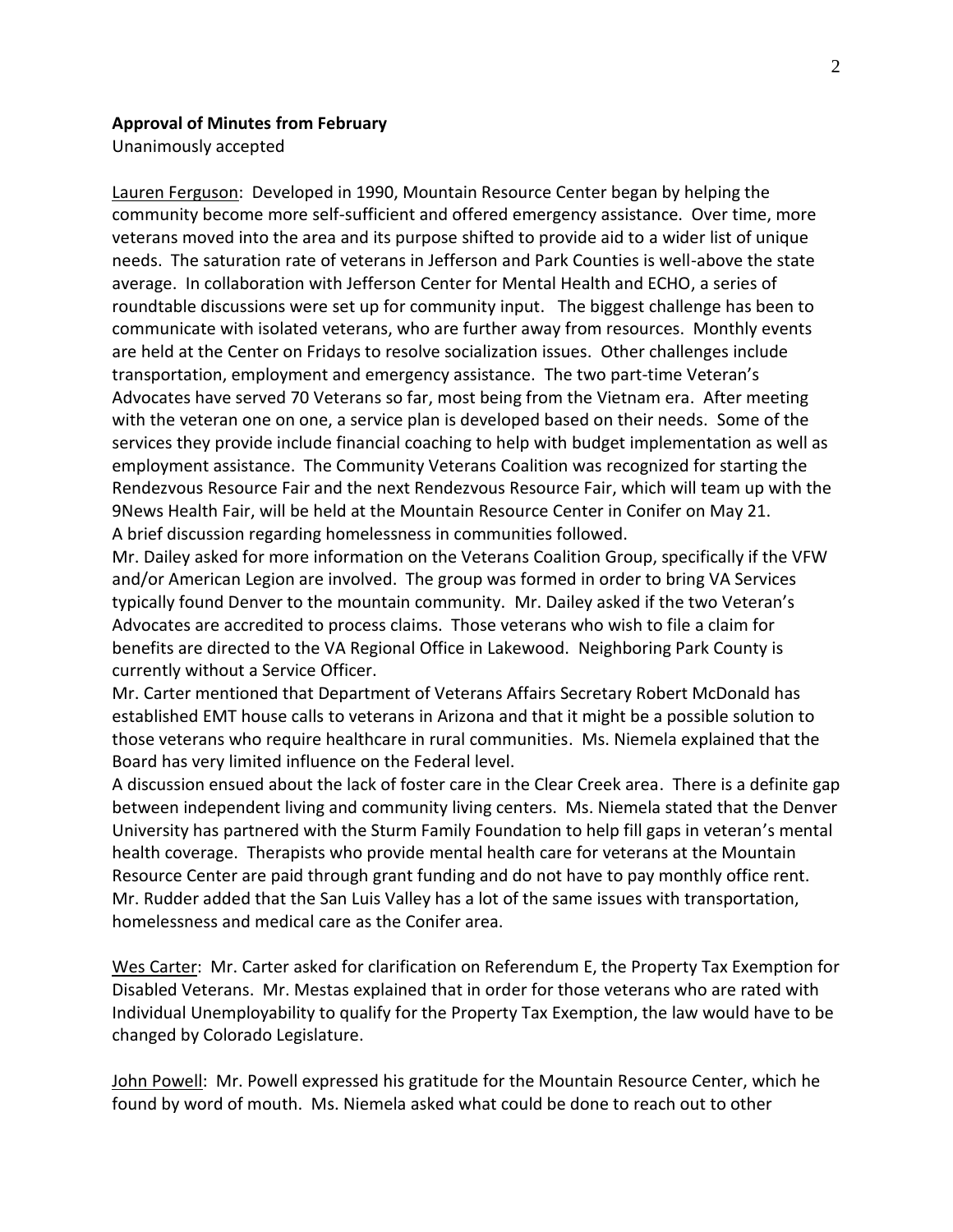veterans. Mr. Powell suggested USO involvement or anything else that would generate comradery. Ms. Smith added that many veterans have a basic distrust, but with positive veteran endorsements, they usually follow suit. Ms. Niemela added that communication between community partnerships and coalitions is essential.

## *Let the record show that here the Board recessed at 10:56am, and resumed to labor at 11:35am.*

Ben Mestas: There is not enough time for the Board to review the grants. Possible solutions would be to adjust the cutoff date, move the March Board meetings to the second Friday of the month and/or move all grant information electronically. Ms. Niemela stated that she would not like to see the cutoff date changed. The solution will be voted on by all Board members with change(s) made in July 2016.

Jack Rudder: Mr. Rudder recommended that small group interactions with State Service Officers be implemented at the annual training conference. He also stated Regional Training last fall was a success in part by meeting in smaller groups and tailoring the training towards what each region was dealing with.

Duane Dailey: Mr. Dailey mentioned that some of the CVA 6 forms that are returned to him are very confusing. Mr. Mestas said that the Division uses the CVA 6 forms to track recurring problems that can later be addressed in training and to keep every county consistent and uniform.

Gail Hoagland: Contractually, there is nothing that says grantees cannot wait until the last minute to use funds. Mr. Simard suggested flagging those grantees who are supposed to use funding on a monthly basis if they have not. Ms. Niemela will contact American Legion Post 1. Ms. Hoagland will send the scoring sheet to all Board members electronically. The Grant Review Committee will need to turn in their grant scores by March 10. All scoring from the entire Board are due by noon March 24. A map was provided detailing were funds are being spent and on what. In some instances, new grantees are taking over the existing grantees and some of those who apply for funding are not the same person(s) spending the funds.

Dana Niemela: Following a discussion with Greg Dorman, there will be potential changes to the Board's Annual Report to the Governor making it more valuable and cohesive. It is the opportunity to promote the Board and have a dynamic presence. Issues, goals and actions should be clearly stated. Mr. Simard wondered if the number of homeless in rural areas has been brought to the Governor's attention and if there is any involvement. Mr. Rudder added that there are 400 homeless in the San Luis Valley. Ms. Niemela will meet with Mickey to discuss changes to the Board Annual Report to the Governor.